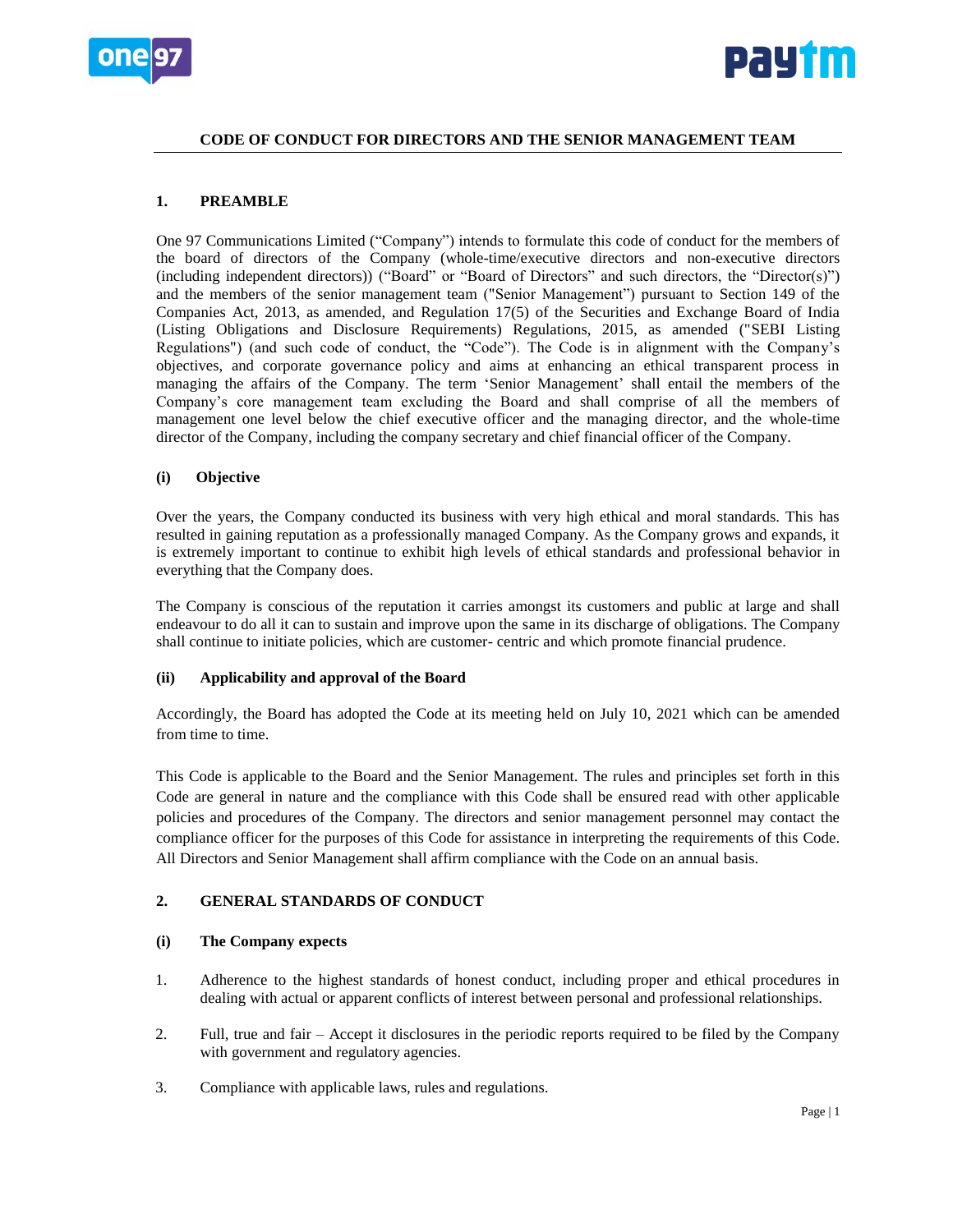



- 4. To address misuse or misapplication of the Company's assets and resources.
- 5. The highest level of confidentiality and fair dealing within and outside the Company.
- 6. All Directors and Senior Management shall conduct their activities and fulfill their fiduciary obligations, on behalf of the Company and on their personal behalf, with honesty, integrity and fairness and in the best interest of the Company. All Directors and Senior Management shall act on a fully informed basis, in good faith, responsibility, due diligence and care, competence and diligence, without allowing their independent judgment to be subordinated and in the best interest of the Company.
- 7. All Directors and members of the Senior Management to exercise good judgment, to ensure the interests, safety and welfare of customers, employees, and other stakeholders and to maintain a cooperative, efficient, positive, harmonious and productive work environment and business organization.

# **(ii) "Conflict of Interest"**

Conflict of interest occurs when personal interest of any member of the Board of Directors and of the Senior Management interferes or appears to interfere in any way with the interests of the Company. Every member of the Board of Directors and Senior Management has a responsibility to the Company, its stakeholders and to each other. Although this duty does not prevent them from engaging in personal transactions and investments, it does demand that they avoid situations where a conflict of interest might occur or appear to occur. They are expected to perform their duties in a way that they do not conflict with the Company's interest such as -

- 1. Employment / Outside Employment The members of the Senior Management are expected to devote their total attention to the business interests of the Company. They are prohibited from engaging in any activity that interferes with their performance or responsibilities to the Company or otherwise is in conflict with or prejudicial to the Company.
- 2. Business Interests If any member of the Board of Directors and Senior Management considers investing in securities issued by the Company's customer, supplier or competitor, they should ensure that these investments do not compromise their responsibilities to the Company. Many factors including the size and nature of the investment; their ability to influence the Company's decisions, their access to confidential information of the Company, or of the other entity, and the nature of the relationship between the Company and the customer, supplier or competitor should be considered in determining whether a conflict exists. Additionally, they should disclose to the Company any interest that they have which may conflict with the business of the Company. Senior Management shall make disclosures to the Board relating to all material, financial and commercial transactions, where they have personal interest that may have a potential conflict with the interest of the Company at large.
- 3. Family members and close personal relationships: Directors and members of Senior Management shall not use personnel influence to make the Company do business with a company/institution in which his or her relatives are interested. As a general rule, directors and senior management personnel shall avoid conducting Company's business with a relative or with an entity in which a relative is associated in any significant role. In case of conflicts, disclosure shall be made to the Board and a prior approval shall be obtained.
- 4. Other directorships: The Directors must disclose their directorship and committee membership on the other companies and substantial shareholding in other companies to the Board on an ongoing basis.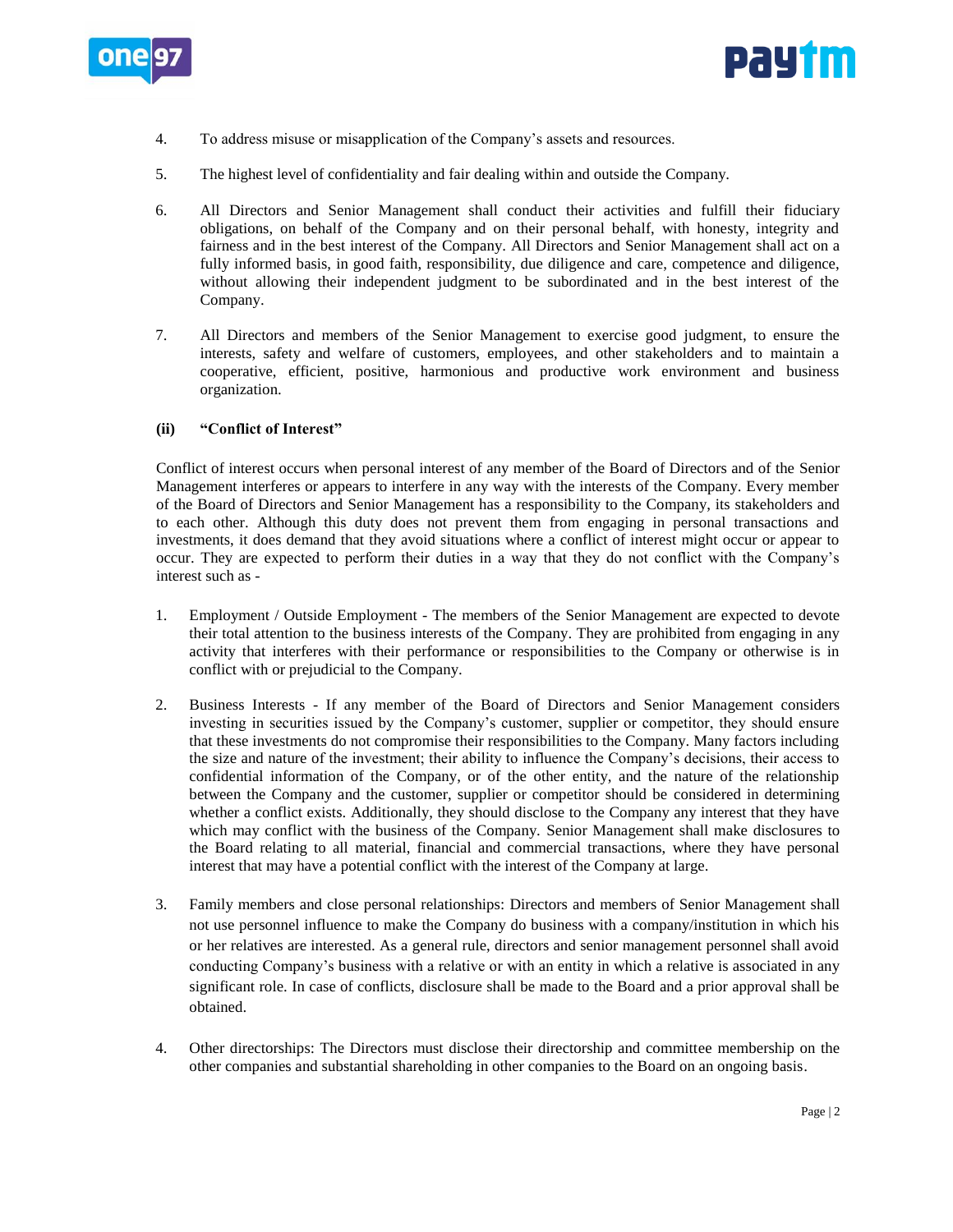

5. Related Parties - In case of any dealings with related party the transaction shall be in compliances under Companies Act 2013, as amended and the SEBI Listing Regulation. Transactions/ dealing done on arm's length basis shall not be considered to be conflict of interest.

# **(iii) Disclosure Standards**

The Company shall make full, fair and accurate disclosures in the periodic reports required to be filed with government and regulatory agencies. The members of Senior Management of the Company shall initiate all actions deemed necessary for proper dissemination of relevant information to the Board, auditors, regulators and other statutory agencies, as may be required by applicable laws, rules and regulations. The Board and Senior Management shall conduct themselves so as to meet the expectations of operational transparency to stakeholders while at the same time maintaining confidentiality of information in order to foster a culture of good decision-making.

## **(iv) Compliance with applicable Laws**

The Directors of the Company and Senior Management must comply with applicable laws, regulations, rules and regulatory orders both in letter and spirit. The Directors and members of Senior Management shall seek to acquire appropriate knowledge of the legal requirements relating to their duties sufficient to enable them to perform their obligations diligently.

## **(v) Use of Company's Assets and Resources**

Each member of the Board of Directors and the Senior Management has a duty to the Company to disclose its legitimate interests while dealing with the Company's assets and resources. Members of the Board of Directors and Senior Management are prohibited from:

- i. using corporate property, information or position for personal gain;
- ii. soliciting, demanding, accepting or agreeing to accept anything of value from any person while dealing with the Company's assets and resources; and
- iii. acting on behalf of the Company in any transaction in which they or any of their relative(s) have a significant direct or indirect interest.

# **(vi) Confidentiality and Fair Dealings**

- i. The Company's confidential information is a valuable asset. It includes all trade related information, trade secrets, confidential and privileged information, customer information, employee related information, strategies, administration, research in connection with the Company and commercial, legal, scientific, technical data that are either provided to or made available to each member of the Board of Directors and the Senior Management by the Company either in paper form or electronic media to facilitate their work or that they are able to know or obtain access by virtue of their position with the Company. All confidential information must be used for Company's business purposes only.
- ii. This responsibility includes the safeguarding, securing and proper disposal of confidential information in accordance with the Company's policy on maintaining and managing records. This obligation extends to confidential information of third parties, which the Company has rightfully received under non-disclosure agreements. Special care must be taken by the Board of Directors and members of the Senior Management to handle the confidential information of others responsibly. Such confidential information should be handled in accordance with the agreements with such third parties
- iii. To further the Company's business, confidential information may have to be disclosed to potential business partners. Care should be taken to divulge the most sensitive information, only after the said potential business partner has signed a confidentiality agreement with the Company.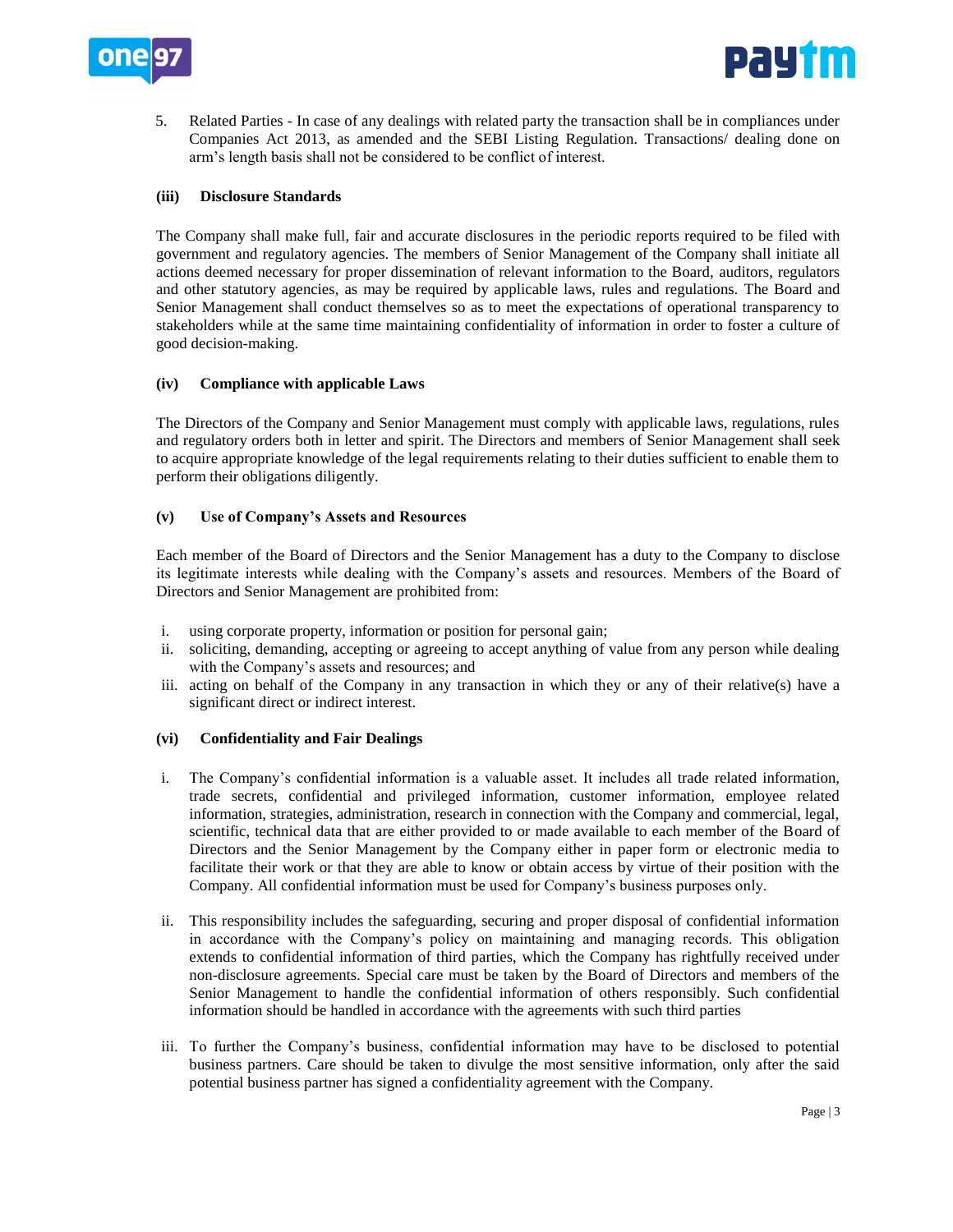



- iv. Any publication or publicly made statement that might be perceived or construed as attributable to the Company, made outside the scope of any appropriate authority in the Company, should include a disclaimer that the publication or statement represents the views of the specific author and not the Company.
- v. Examples of confidential information include but are not restricted to:
	- Information not yet released to the public
	- Unpublished company strategy
	- Current or future R&D programs, technical breakthroughs and/or inventions
	- Investments, planned mergers or acquisitions
	- Information received from customers or partners
	- Unpublished Financial data either actual or forecasted
	- Employee information

# **(vii) Insider trading**

Director and members of the Senior Management shall not derive benefit or assist others to derive benefit by giving investment advice based on unpublished price sensitive information (defined in SEBI (Prohibition of Insider Trading) Regulations, 2015) about the Company and therefore constituting insider information. All Directors and members of the Senior Management shall comply with SEBI (Prohibition of Insider Trading) Regulations, 2015 and insider trading policy(ies) framed by the Company under said SEBI regulations.

## **(viii) Competition and fair dealings**

The Directors and members of Senior Management are obligated to deal fairly and honestly with each other, the Company's subsidiaries, joint ventures and associates and with the Company's customers, suppliers, competitors and other third parties. Directors and members of Senior Management shall not take unfair advantage of anyone through manipulation, concealment, abuse of privileged information, misrepresentation or any other unfair dealing or practice. The Company is committed to free and open competition in the marketplace. Directors and members of Senior Management shall avoid actions that could reasonably be construed as being anti-competitive, monopolistic or otherwise contrary to laws governing competitive practices in the marketplace, including antitrust laws. Such actions include misappropriation and/or misuse of a competitor's confidential information or making false statements about the competitor's business and business practices.

## **(ix) Acceptance of gifts and payments**

The Company requires that every Director and the member of Senior Management should be fully compliant with the laws, statutes, rules and regulations that have the objective of preventing unlawful gains of any nature whatsoever.

Directors and the members of Senior Management shall not accept any offer, payment, promise to pay, or authorization to pay any money, gift, or anything of value from customers, suppliers, shareholders/ stakeholders, etc., that is perceived as intended, directly or indirectly, to influence any business decision, any act or failure to act, any commission of fraud, or opportunity for the commission of any fraud.

# **3. ADDITIONAL GUIDELINES FOR INDEPENDENT DIRECTORS**

The independent Directors shall –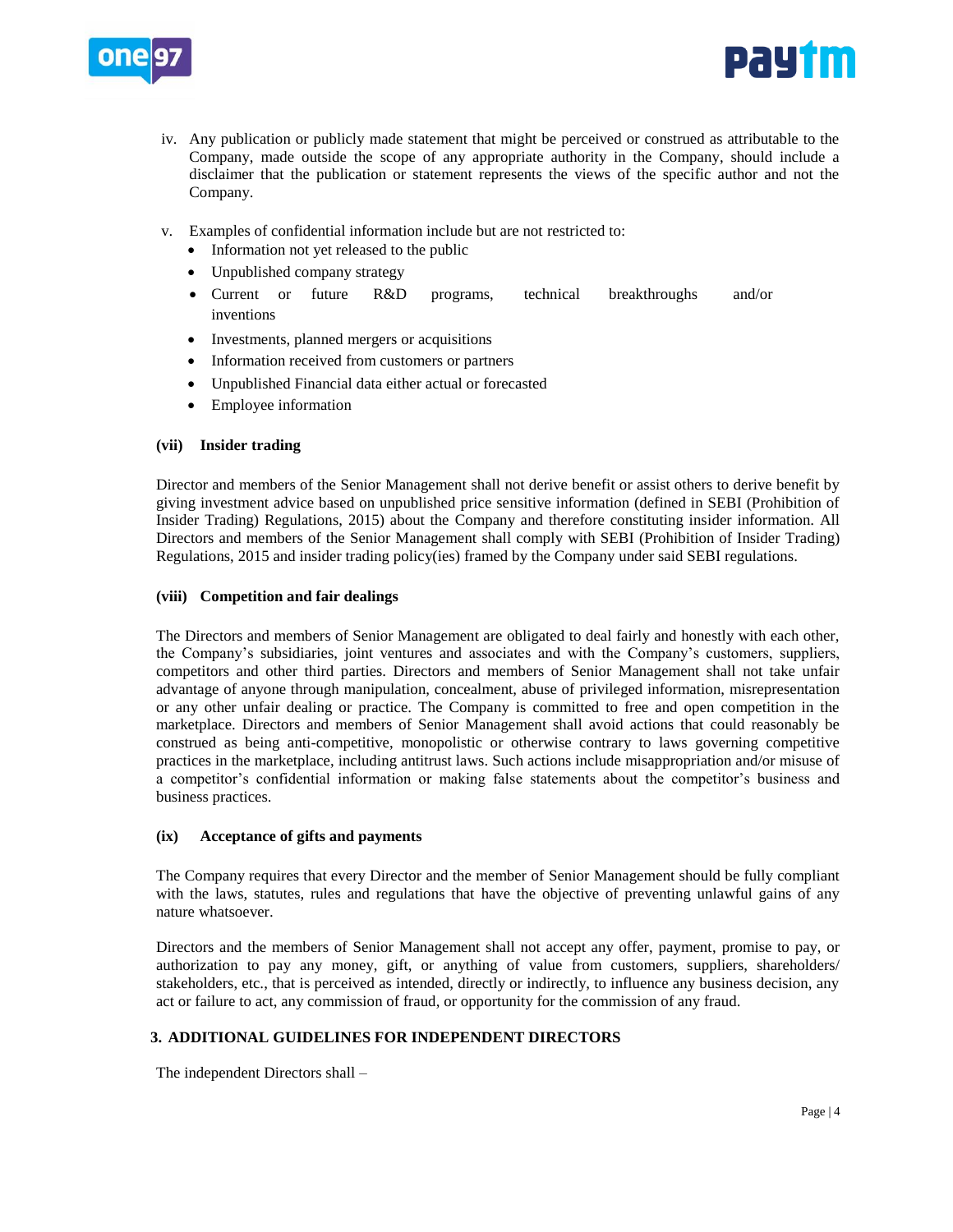



- 1. undertake appropriate induction and regularly update and refresh their skills, knowledge and familiarity with the Company;
- 2. seek appropriate clarification or amplification of information and, where necessary, take and follow appropriate professional advice and opinion of outside experts at the expense of the Company;
- 3. strive to attend all meetings of the Board of Directors and of the Board committees of which he is a member;
- 4. participate constructively and actively in the committees of the Board in which they are chairpersons or members;
- 5. strive to attend the general meetings of the Company;
- 6. where they have concerns about the running of the Company or a proposed action, ensure that these are addressed by the Board and, to the extent that they are not resolved, insist that their concerns are recorded in the minutes of the Board meeting;
- 7. keep themselves well informed about the Company and the external environment in which it operates;
- 8. not to unfairly obstruct the functioning of an otherwise proper Board or committee of the Board;
- 9. pay sufficient attention and ensure that adequate deliberations are held before approving related party transactions and assure themselves that the same are in the interest of the Company;
- 10. ascertain and ensure that the Company has an adequate and functional vigil mechanism and to ensure that the interests of a person who uses such mechanism are not prejudicially affected on account of such use;
- 11. report concerns about unethical behavior, actual or suspected fraud or violation of the Company's code of conduct or ethics policy;
- 12. act within their authority, assist in protecting the legitimate interests of the Company, shareholders and its employees;
- 13. not disclose confidential information, including commercial secrets, technologies, advertising and sales promotion plans, unpublished price sensitive information, unless such disclosure is expressly approved by the Board or required by law'
- 14. help in bringing an independent judgment to bear on the Board's deliberations especially on issues of strategy, performance, risk management, resources, key appointments and standards of conduct;
- 15. bring an objective view in the evaluation of the performance of board and management;
- 16. scrutinise the performance of management in meeting agreed goals and objectives and monitor the reporting of performance;
- 17. satisfy themselves on the integrity of financial information and that financial controls and the systems of risk management are robust and defensible;
- 18. safeguard the interests of all stakeholders, particularly the minority shareholders;
- 19. balance the conflicting interest of the stakeholders;
- 20. determine appropriate levels of remuneration of executive directors, key managerial personnel and senior management and have a prime role in appointing and where necessary recommend removal of executive directors, key managerial personnel and senior management; and
- 21. moderate and arbitrate in the interest of the Company as a whole, in situations of conflict between management and shareholder's interest.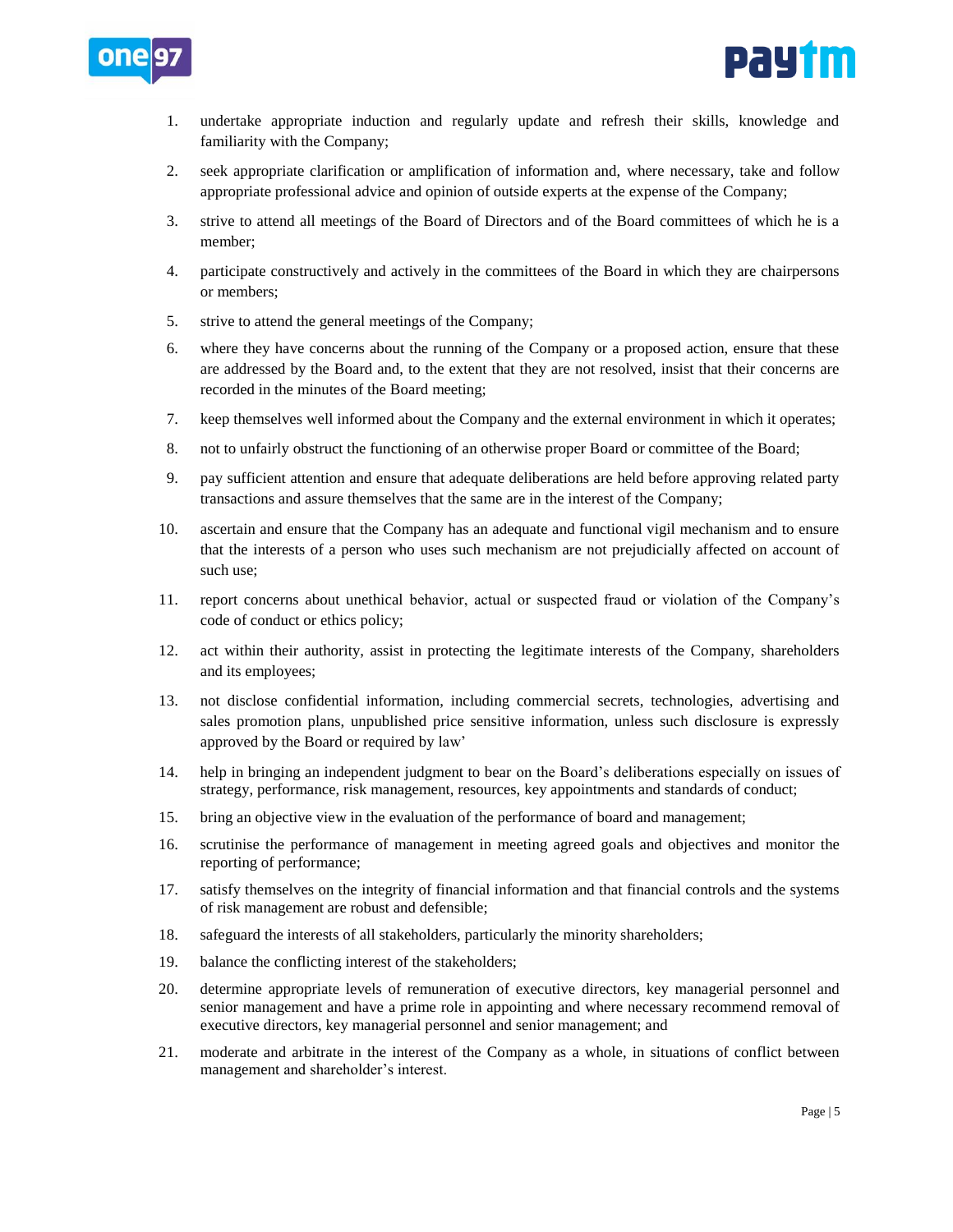



Subject to the provisions contained in the Companies Act, 2013, an independent director or a non-executive director (not being promoter or key managerial personnel), shall be held liable, only in respect of such acts of omission or commission by the Company which had occurred with his knowledge, attributable to him and with his consent or connivance or where he had not acted diligently.

# **4. FUNCTIONS OF THE BOARD AND GOOD CORPORATE GOVERNANCE PRACTICES**

Each member of the Board of Directors and Senior Management of the Company should adhere to the following so as to ensure compliance with good Corporate Governance practices.

## **(i) Key Functions of the members of the Board**

Without limiting the generality of the duties stated in the Companies Act, 2013, SEBI Listing Regulations, SEBI (Prohibition of Insider Trading) Regulations, 2015 and the Code of Conduct for Prevention of Insider Trading framed there under and other applicable laws, the duties of a director are as under:

- 1. Reviewing and guiding corporate strategy, major plans of action, risk policy, annual budgets and business plans, setting performance objectives, monitoring implementation and corporate performance, and overseeing major capital expenditures, acquisitions and divestments.
- 2. Monitoring the effectiveness of the Company's governance practices and making changes as needed.
- 3. Selecting, compensating, monitoring and, when necessary, replacing key managerial personnel and overseeing succession planning.
- 4. Aligning key managerial personnel and remuneration of Directors with the longer term interests of the Company and its shareholders.
- 5. Ensuring a transparent nomination process to the Board of Directors with the diversity of thought, experience, knowledge, perspective and gender in the Board.
- 6. Monitoring and managing potential conflicts of interest of management, members of the Board and shareholders, including misuse of corporate assets and abuse in related party transactions.
- 7. Ensuring the integrity of the Company's accounting and financial reporting systems, including the independent audit, and that appropriate systems of control are in place, in particular, systems for risk management, financial and operational control, and compliance with the law and relevant standards.
- 8. Overseeing the process of disclosure and communications.
- 9. Monitoring and reviewing Board's evaluation framework.
- **(ii) Do's**
	- 1. Attend Board meetings regularly and participate in the deliberations and discussions effectively.
	- 2. Study the Board papers thoroughly and enquire about follow up reports on definite time schedule.
	- 3. Involve actively in the matter of formulation of general policies.
- 4. Be familiar with the broad objectives of the Company and the policies laid down by the government and the various laws and legislations.